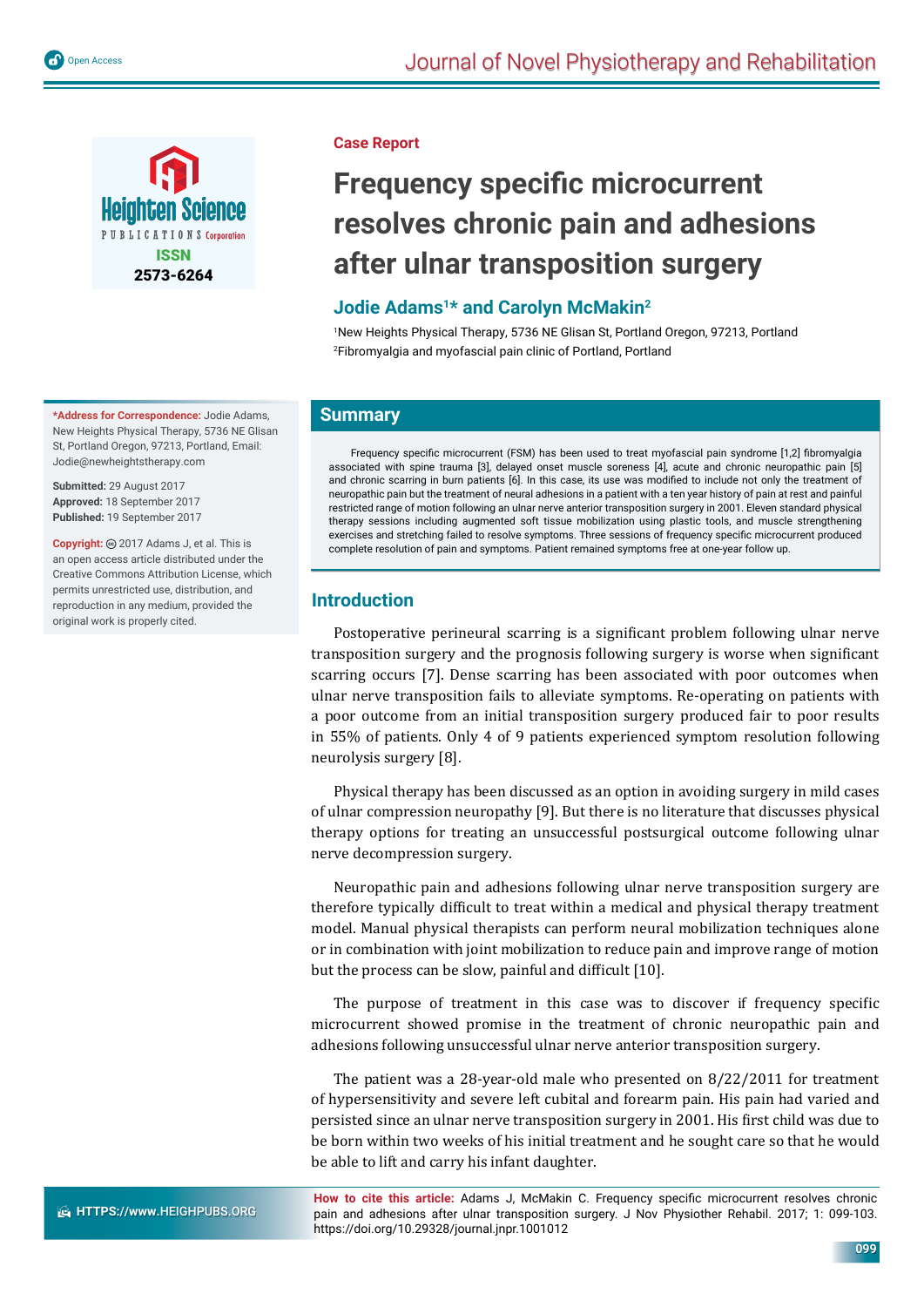

In recounting his history he stated that his left elbow pain began to gradually increase at age 13 following multiple falls and accidents that produced trauma to the left elbow such as skateboarding and bicycle accidents, an all-terrain-vehicle (ATV) accident and a fall from a one-story roof. By age 15, when he began driving, elbow flexion produced significant pain. Nerve conduction performed at age 19 demonstrated a reduction in conduction velocity across the ulnar nerve at the elbow and normal conduction across the wrist. The preoperative clinical assessment showed weakness in abductor digiti minimi, diminished sensation of the left fourth and fifth fingers and a very positive Tinnel's sign at the ulnar groove. The preoperative diagnosis was ulnar entrapment neuropathy.

No conservative therapy was attempted and ulnar nerve anterior transposition surgery was performed at age 19 in September 2001.

The operative report stated that the "ulnar nerve lay within the ulnar groove and appeared to be entrapped by fibrous bands adjacent to the flexor carpi ulnaris. There was no evidence of neuroma". "With operative magnification and microdissection, the nerve was mobilized and branches to the flexor carpi ulnaris spared. The mobilization allowed anterior transposition of the nerve. A notch was cut in the fascia above and below the transposition to avoid kinking of the nerve at the point of transposition. The ulnar grove was closed with non-absorbable #3-0 silk suture. A subcutaneous pocket was fashioned for the nerve with #3-0 Vicryl suture, with a final skin closure of #3-0 Vicryl suture, #5-0 Monocryl and Steri-Strips."

Surgery produced no significant change in pain and the patient had no follow up therapy. He experienced increased cutaneous sensitivity and pain in the area over the following 10 years.

In 2010 at age 28, he initiated physical therapy for "left elbow, forearm and hand pain that had worsened over time" since the surgery. His VAS pain score was 5/10. Between February 2 and April 12, 2010 he received eleven physical therapy treatments. He was treated nine times with assisted soft tissue therapy using acrylic tools (ASTYM) with the intention of breaking up soft tissue adhesions. He was treated with e-stim and ice on four of those eleven visits. He had exercise therapy at every visit that included mobilization of the median and ulnar nerves, foam roller thoracic mobilization, proneball scapular strengthening and biceps, triceps and latissimus dorsi strengthening with hand weights. His pre-treatment TAOS was 86% and his post-treatment was 92% at the time of discharge. His VAS pain score at discharge was 4/10.

He sought additional physical therapy at our facility in August 2011 due to increased pain and concern that he would not be able to hold his infant daughter. He stated that prior physical therapy had produced temporary reduction in pain but did not change the hyperesthesia or tingling. Elbow pain had gradually increased over the intervening year and was rated at a 7/10 on a VAS pain scale at this evaluation. The Care Connection, TAOS functional index score was 80% with sleeping, recreation, carrying and driving being most restricted at 3/5 and personal care and lifting restricted at 4/5.

The initial evaluation showed elbow range of motion to be full but painful past 95 degrees of flexion in the elbow. Elbow extension was his position of comfort. Shoulder abduction and flexion caused pain in the left forearm and elbow. Shoulder flexion was 127 degrees with scapular elevation and shoulder abduction was 132 degrees. Wrist range of motion was normal but painful with repetition.

Manual muscle testing of elbow flexion/extension was 4/5 with pain, wrist supination/pronation was 4/5 with pain. Upper limb tension testing was positive with pain in the median and ulnar nerve distributions. Sensory testing for light touch showed hyperesthesia and pain in the ulnar nerve cutaneous distributions in the medial arm and forearm. He could not tolerate any touch or pressure in these areas and couldn't rest his arm on any surface.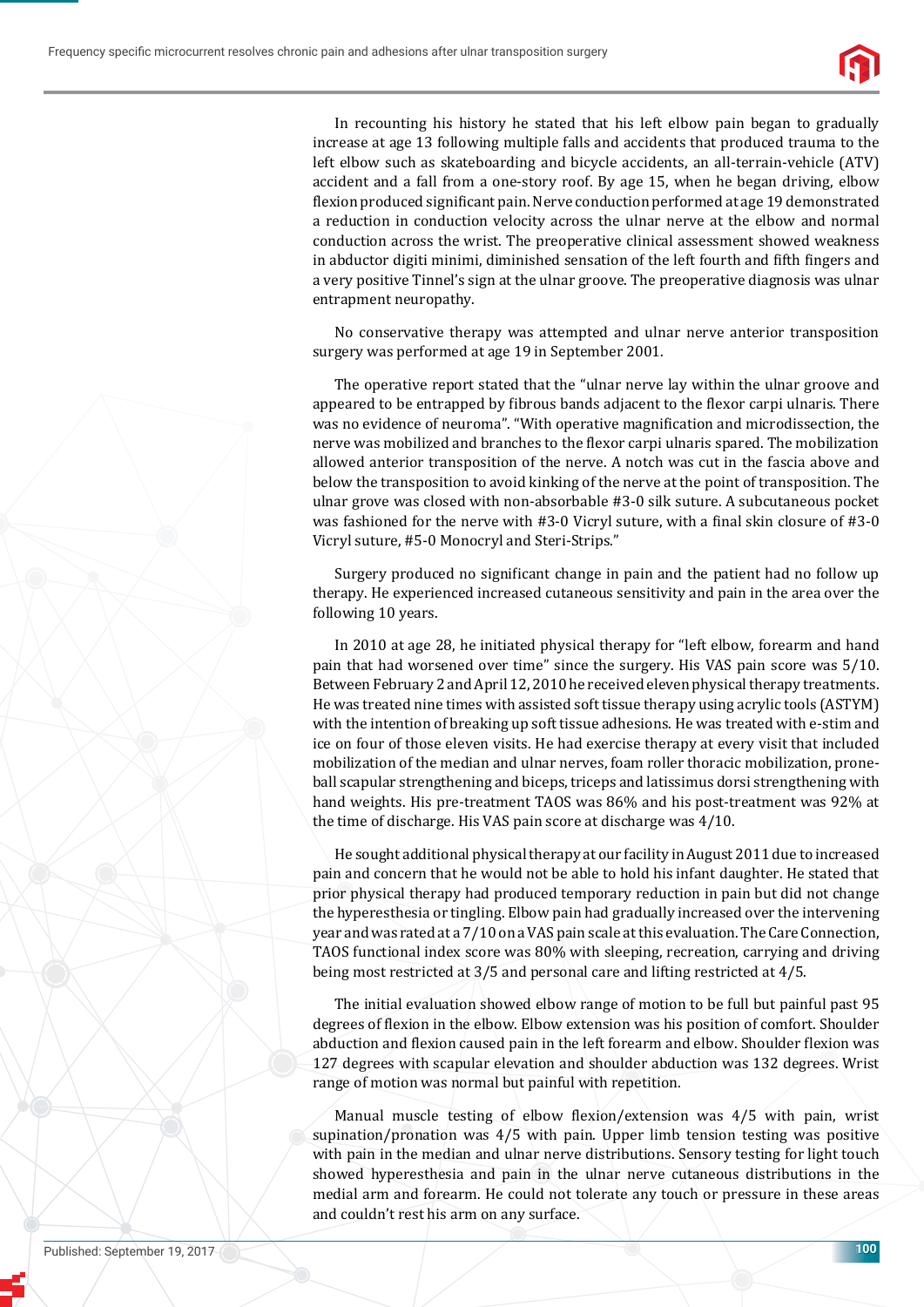

### **Materials and Methods**

The first treatment in August 2011 included Frequency Specific Microcurrent (FSM) to reduce nerve pain so the patient would tolerate manual therapy and gentle soft tissue mobilization. The patient tolerated treatment well and had some temporary pain reduction. He returned one month later for a second treatment in September 2011. At this treatment the frequencies described as "reducing scar tissue in the nerve" [11] were applied with the limb at rest and while performing passive nerve glide techniques within a pain free range.

#### **Photograph 1: Contact placement for elbow treatment**

**Caption:** Treatment contacts are set up with the positive leads in a warm wet towel wrapped around the neck where the nerve exits the spine and the negative leads wrapped in a warm wet towel at the end of the nerve to be treated, near the elbow. The therapist uses the hands under the contacts to mobilize the forearm nerve and fascia.

Frequency Specific Microcurrent uses a frequency thought to address a certain pathology, such as inflammation or scarring on one channel and a frequency describing a certain tissue on the second channel. The frequency combination observed to reduce nerve pain is 40 hertz on channel A and 396 Hz on channel B [11]. The frequency observed to increase range of motion and reduce scar tissue density in the nerve was 13 hertz on channel A and 396 hertz on channel B. 396 hertz is thought to be the frequency that affects the nerve as a tissue. 40 hertz is the frequency that has been observed to reduce inflammation and pain [3]. 13 hertz is thought to be the frequency that softens or dissolves scar tissue [6].

Frequency Specific Microcurrent was developed in 1996 when frequencies from a list created with a device manufactured in 1922 were applied with a two-channel microcurrent device instead of the original electrical equipment. Microcurrent devices, while approved in the category of TENS (transcutaneous electrical nerve stimulation) do not function as TENS devices since the subsensory current is 1000 times less than TENS. The original equipment has never been available for examination and the list was used as if the verbal descriptions of the frequencies were correct [12].

At the second treatment performed in September 2011, a two-channel Precision Micro (Precision Microcurrent, Newberg Oregon) was used to apply 40 hertz on channel A and 396 hertz on channel B for 30 minutes. Two leads from each channel were inserted into two graphite gloves that were wrapped in warm wet hand towels to provide broader current distribution and good conductivity. The polarized pulsed positive direct (DC) current was applied with the positive leads at the neck and the negative leads at the left hand. The current levels were set at 200 microamps and a medium wave slope was used. This application has been observed to reduce nerve pain and hyperesthesia [5].

The patient's pain and palpatory sensitivity were eliminated after 30 minutes treatment using 40 hertz and 396 hertz. Range of motion was still restricted due to pain. The device settings were then changed to deliver 13 hertz on channel A and 396 hertz on channel B [11]. Gentle passive range of motion within the pain free range at the elbow and wrist was performed for 30 minutes. During this movement phase of treatment, 40 hertz on channel A and 396 hertz on channel B were used several times for 5 minutes to eliminate increases in pain caused by movement. Once pain was reduced the frequencies were returned to 13 hertz and 396 hertz and passive movement was resumed. It was observed that 13 hertz had no effect on pain and 40 hertz had no effect to increase range. In the last 15 minutes of treatment the patient performed active range of motion in the elbow, wrist and shoulder with no increase in pain. At the end of treatment, range of motion was full and pain free and cutaneous hyperesthesia had been eliminated (Table 1).

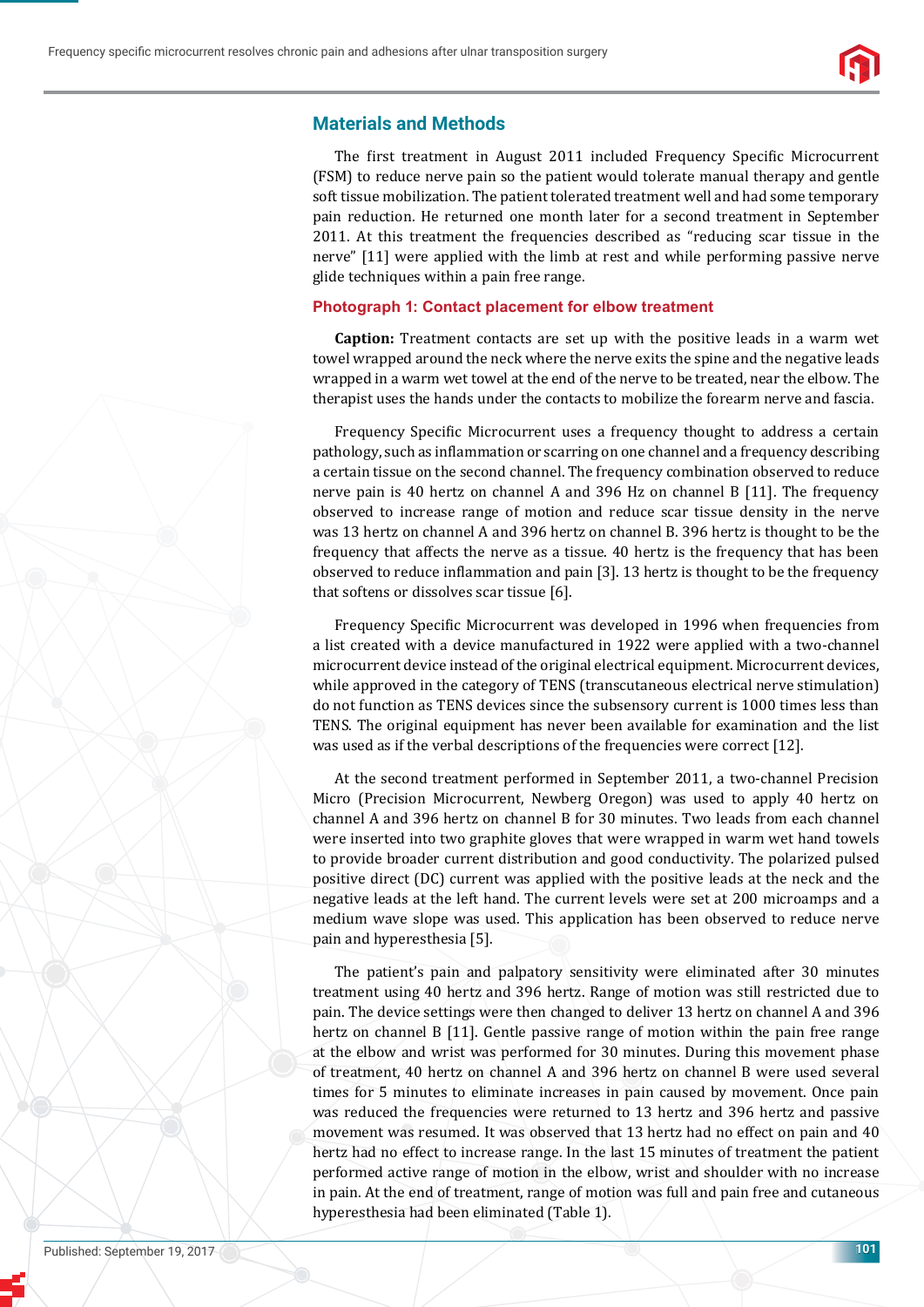

| <b>Table 1:</b> Pre and Post-Treatment Outcomes. |                                                   |
|--------------------------------------------------|---------------------------------------------------|
| 2010 Pre Treatment 2010                          | <b>Post treatment-Standard PT-11 Sessions</b>     |
| TAOS* 86%                                        | TAOS* 92%                                         |
| VAS* 5/10                                        | VAS 4/10                                          |
| 2011 Pre FSM Treatment                           | 2011 Post FSM Treatment -3 Sessions               |
| TAOS* 80%                                        | Full function self report, patient self discharge |
| VAS 7/10                                         | VAS 0/10                                          |
| 2012 Post FSM treatment-Follow-up                |                                                   |
| TAOS 100%                                        |                                                   |
| VAS 0/10                                         |                                                   |
| *TAOS functional index score.                    |                                                   |

\*\*VAS-Visual analogue scale 0-10/10.

#### **Results and Discussion**

At follow-up one week later the patient was pain free with full range of motion but complained of hyperesthesia at the surgical scar site. The device was applied as previously described; 40 hertz was used on one channel and 396 hertz was used on the second channel until the hyperesthesia resolved. The patient self-discharged after this treatment.

At follow-up one year later, in 2012, the patient rated his pain as 0/10 on a VAS scale. TAOS functional index was 100% improved from 80%. He rated himself as 7/7 perceived improvement on Global Rating of Change scale. Physical examination showed full pain free range of motion at the shoulder, elbow and wrist. Manual muscle testing of the wrist and elbow was 5/5. He had no pain on palpation in the arm or forearm. Sensation was diminished in the medial arm and forearm but not hypersensitive as it was prior to treatment. He still reported pain when resting his elbow on a hard surface but stated that it did not impair any activities. He reported being able to hold his infant daughter comfortably with his left arm from the time of her birth through the one-year follow up. The patient reports that he remains pain free with full range of motion in 2017.

#### **Conclusion**

Frequency Specific Microcurrent shows promise in the treatment of neuropathic pain and neural adhesions in failed ulnar nerve transposition surgery and provided complete relief of symptoms after three treatment sessions when eleven sessions of standard physical therapy had failed. It is possible that this treatment may also be useful as conservative treatment to be used instead of or prior to surgery. Further research should be conducted.

#### **References**

- 1. McMakin C. Microcurrent Treatment of Myofascial Pain in the Head, Neck and Face. Top Clin Chiro. 1998; 5: 29-35. **Ref.:** https://goo.gl/pBnPm5
- 2. McMakin C. Microcurrent therapy: a novel treatment method for chronic low back myofascial pain. J Bodyw Mov Ther. 2004; 8: 143-153. **Ref.:** https://goo.gl/yxbgvM
- 3. McMakin C, Gregory W, Phillips T, Cytokine changes with microcurrent therapy of fibromyalgia associated with cervical trauma. J Bodyw Mov Ther. 2005; 9: 169-176. **Ref.:** https://goo.gl/jNLRPc
- 4. Curtis D, Fallows S, Morris M, McMakin C, The efficacy of frequency specific microcurrent therapy on delayed onset muscle soreness. J Bodyw Mov Ther. 2010; 14: 272-279. **Ref.:** https://goo.gl/Dt6o2q
- 5. McMakin C. Non-pharmacologic treatment of neuropathic pain using Frequency Specific Microcurrent. The Pain Practitioner. 2010; 68-73.
- 6. Huckfeldt R, Mikkelson K, Larson L. The Use of Microcurrent and Autocatalytic Silver Plated Nylon Dressings in Human Burn Patients: A Feasibility study. Maui, Hawaii: Proceedings of John Boswick Burn and Wound Symposium. 2003.
- 7. Leffert, RD. Anterior submuscular transposition of the ulnar nerves by the Learmonth technique. J Hand Surg Am. 1982; 7: 147-155. **Ref.:** https://goo.gl/8YW4MM